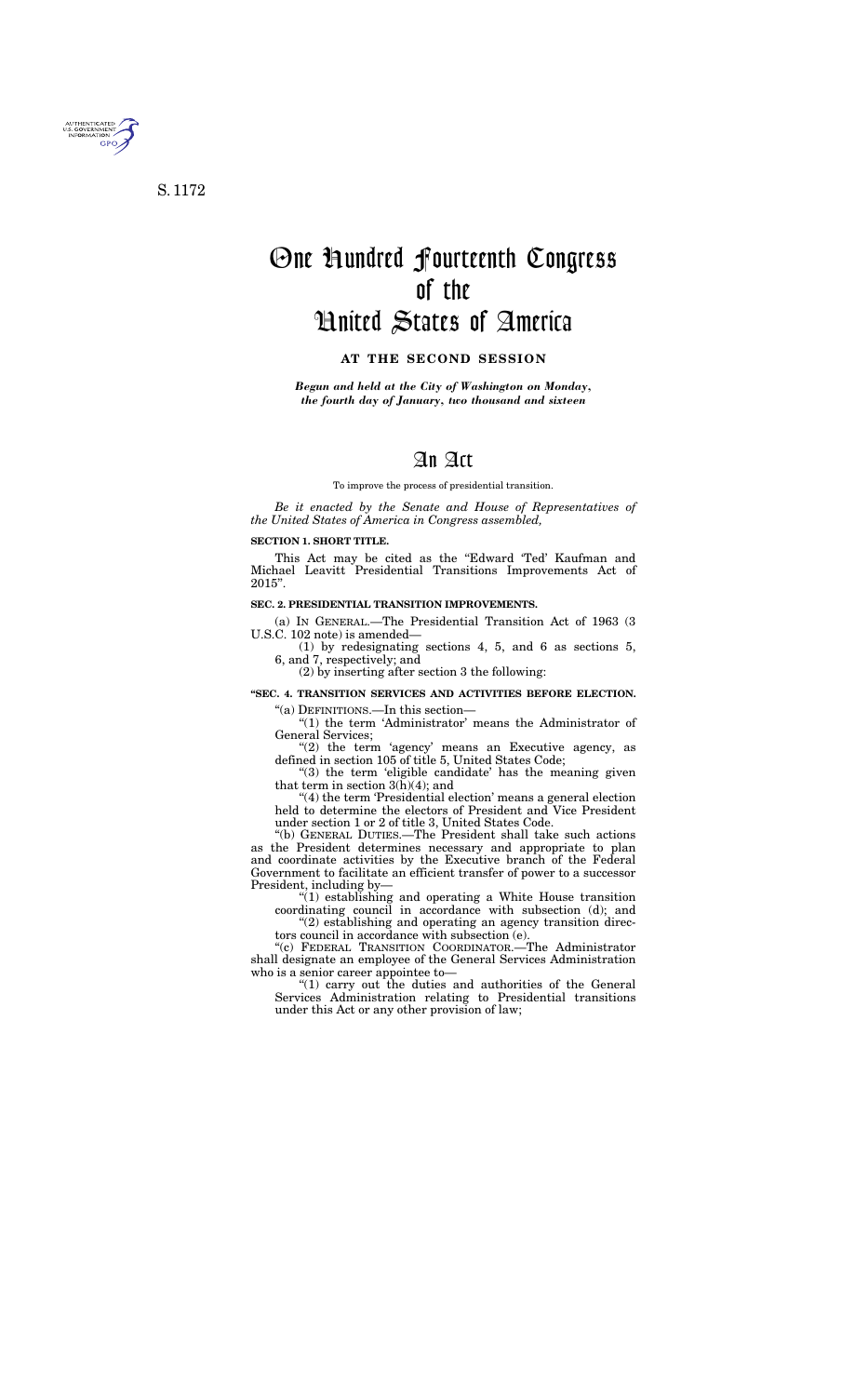"(2) serve as the Federal Transition Coordinator with responsibility for coordinating transition planning across agencies, including through the agency transition directors council established under subsection (e);

''(3) ensure agencies comply with all statutory requirements relating to transition planning and reporting; and

''(4) act as a liaison to eligible candidates.

''(d) WHITE HOUSE TRANSITION COORDINATING COUNCIL.—

''(1) ESTABLISHMENT.—Not later than 6 months before the date of a Presidential election, the President shall establish a White House transition coordinating council for purposes of facilitating the Presidential transition.

''(2) DUTIES.—The White House transition coordinating council shall—

''(A) provide guidance to agencies and the Federal Transition Coordinator regarding preparations for the Presidential transition, including succession planning and preparation of briefing materials;

 $\widetilde{C}(C)$  the transition representative for each eligible candidate, who shall serve in an advisory capacity; and

''(B) facilitate communication and information sharing between the transition representatives of eligible candidates and senior employees in agencies and the Executive Office of the President; and

"(4) CHAIRPERSON.—The Chairperson of the White House transition coordinating council shall be a senior employee in the Executive Office of the President, designated by the President.

''(C) prepare and host interagency emergency preparedness and response exercises.

''(3) MEMBERSHIP.—The members of the White House transition coordinating council shall include—

''(A) senior employees of the Executive branch selected by the President, which may include the Chief of Staff to the President, any Cabinet officer, the Director of the Office of Management and Budget, the Administrator, the Director of the Office of Personnel Management, the Director of the Office of Government Ethics, and the Archivist of the United States;

''(B) the Federal Transition Coordinator;

''(D) any other individual the President determines appropriate.

''(e) AGENCY TRANSITION DIRECTORS COUNCIL.—

''(1) IN GENERAL.—The President shall establish and operate an agency transition directors council, which shall—

''(A) ensure the Federal Government has an integrated strategy for addressing interagency challenges and responsibilities around Presidential transitions and turnover of noncareer appointees;

''(B) coordinate transition activities between the Executive Office of the President, agencies, and the transition team of eligible candidates and the President-elect and Vice-President-elect; and

''(C) draw on guidance provided by the White House transition coordinating council and lessons learned from previous Presidential transitions in carrying out its duties.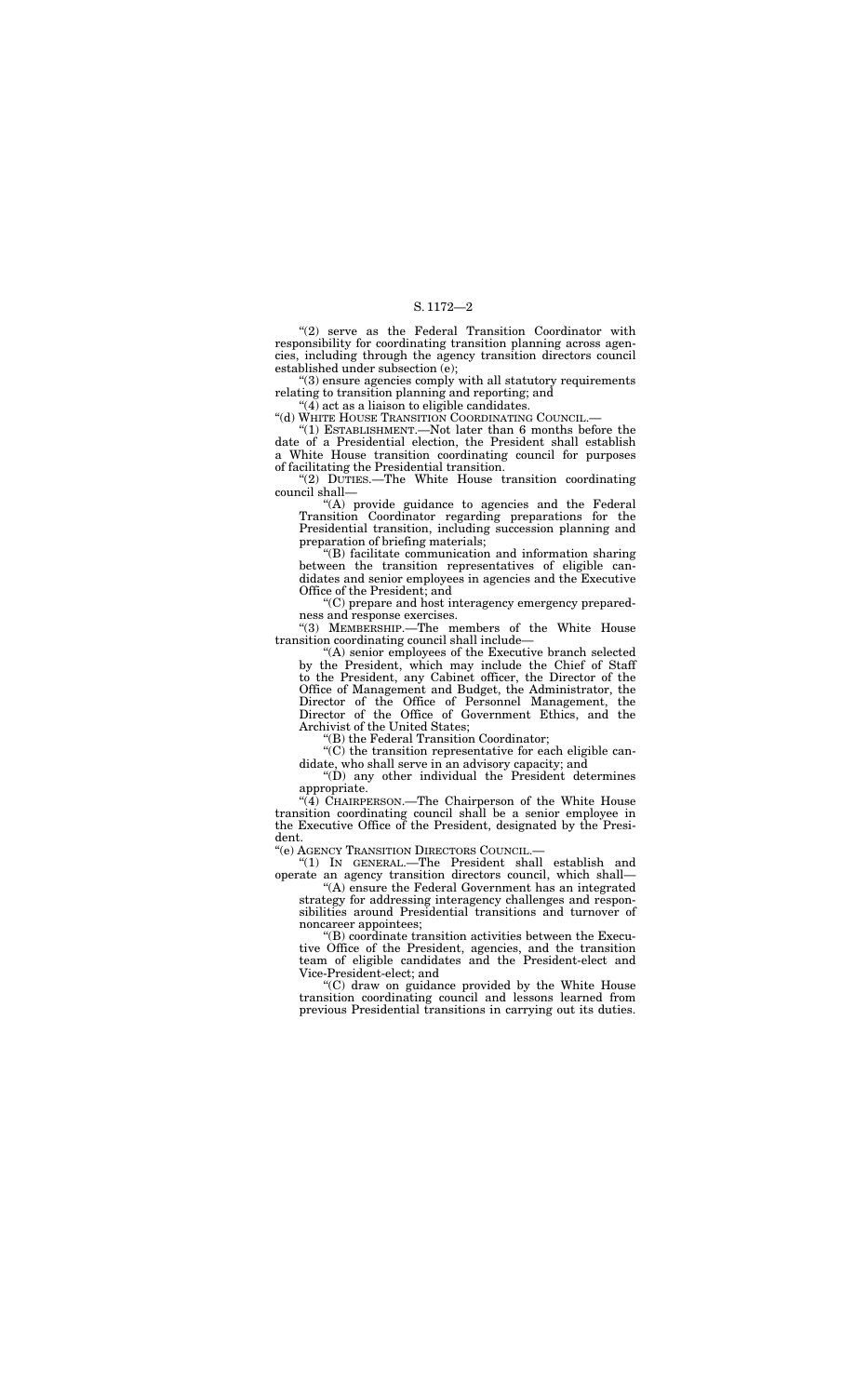"(2) DUTIES.—As part of carrying out the responsibilities under paragraph (1), the agency transition directors council shall—

''(B) provide guidance to agencies in gathering briefing materials and information relating to the Presidential transition that may be requested by eligible candidates;

''(A) assist the Federal Transition Coordinator in identifying and carrying out the responsibilities of the Federal Transition Coordinator relating to a Presidential transition;

"(E) consult with the President's Management Council, or any successor thereto, in carrying out the duties of the agency transition directors council.

''(C) ensure materials and information described in subparagraph (B) are prepared not later than November 1 of a year during which a Presidential election is held;

''(D) ensure agencies adequately prepare career employees who are designated to fill non-career positions under subsection (f) during a Presidential transition; and

"(D) a senior representative from any other agency determined by the Co-Chairpersons to be an agency that has significant responsibilities relating to the Presidential transition process; and

''(3) MEMBERSHIP.—The members of the agency transition directors council shall include—

"(4) MEETINGS.—The agency transition directors council shall meet—

" $(A)$  subject to subparagraph  $(B)$ , not less than once per year; and

''(A) the Federal Transition Coordinator and the Deputy Director for Management of the Office of Management and Budget, who shall serve as Co-Chairpersons of the agency transition directors council;

''(B) other senior employees serving in the Executive Office of the President, as determined by the President;

 $^{\prime\prime}(1)$  Oversight and implementation of transition.—Not later than 6 months before the date of a Presidential election, the head of each agency shall designate a senior career employee of the agency and a senior career employee of each major component and subcomponent of the agency to oversee and implement the activities of the agency, component, or subcomponent relating to the Presidential transition.

''(C) a senior representative from each agency described in section 901(b)(1) of title 31, United States Code, the Office of Personnel Management, the Office of Government Ethics, and the National Archives and Records Administration whose responsibilities include leading Presidential transition efforts within the agency;

''(E) during a year during which a Presidential election will be held, a transition representative for each eligible candidate, who shall serve in an advisory capacity.

''(B) during the period beginning on the date that is 6 months before a Presidential election and ending on the date on which the President-elect is inaugurated, on a regular basis as necessary to carry out the duties and

authorities of the agency transition directors council.<br>"(f) INTERIM AGENCY LEADERSHIP FOR TRANSITIONS.—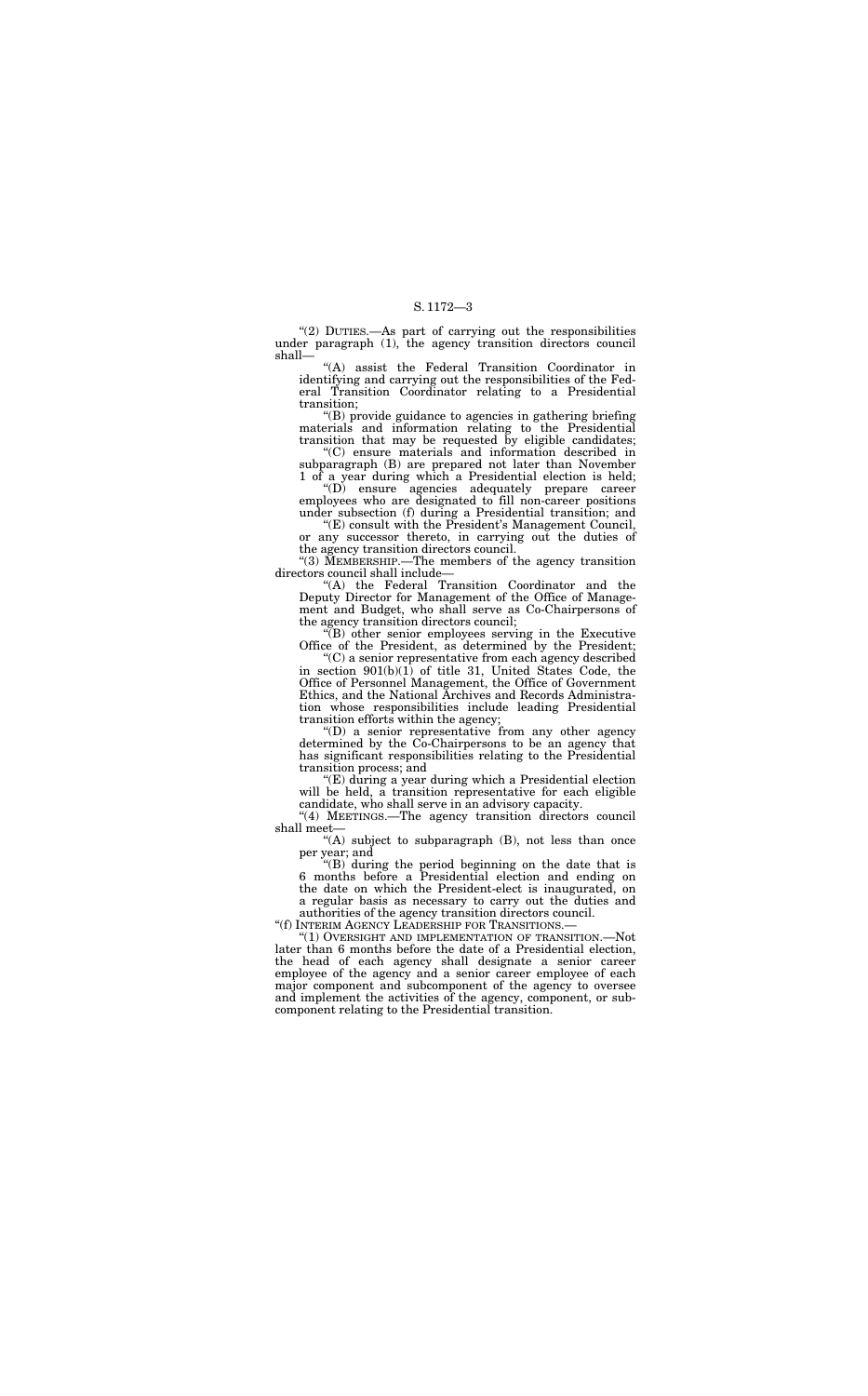"(2) ACTING OFFICERS.—Not later than September 15 of a year during which a Presidential election occurs, and in accordance with subchapter III of chapter 33 of title 5, United States Code, for each noncareer position in an agency that the head of the agency determines is critical, the head of the agency shall designate a qualified career employee to serve in the position in an acting capacity if the position becomes vacant.

''(g) MEMORANDUMS OF UNDERSTANDING.—

"(1) In GENERAL.—Not later than November 1 of a year during which a Presidential election occurs, the President (acting through the Federal Transition Coordinator) shall, to the maximum extent practicable, negotiate a memorandum of understanding with the transition representative of each eligible candidate, which shall include, at a minimum, the conditions of access to employees, facilities, and documents of agencies by transition staff.

 $f''(2)$  EXISTING RESOURCES.—To the maximum extent practicable, the memorandums of understanding negotiated under paragraph (1) shall be based on memorandums of understanding from previous Presidential transitions.

"(h) EQUITY IN ASSISTANCE.—Any information or other assistance provided to eligible candidates under this section shall be offered on an equal basis and without regard to political affiliation. "(i) REPORTS.-

"(2) TIMING.—The reports under paragraph (1) shall be provided 6 months and 3 months before the date of a Presidential election.''.

> (I) by inserting ''and during the term of a President" after "during the transition"; and

(ii) in subparagraph (B), by inserting "or Executive agencies (as defined in section 105 of title 5, United States Code)'' before the period; and

 $(2)$  in subsection  $(b)(2)$ , by striking "30 days" and inserting ''180 days'';

(3) in subsection (g), by inserting ''except for activities under subsection  $(a)(8)(A)$ ," before "there shall be no"; and

 $(4)$  in subsection  $(h)(2)$ , by adding at the end the following:

''(1) IN GENERAL.—The President, acting through the Federal Transition Coordinator, shall submit to the Committee on Oversight and Government Reform of the House of Representatives and the Committee on Homeland Security and Governmental Affairs of the Senate reports describing the activities undertaken by the President and agencies to prepare for the transfer of power to a new President.

(b) OTHER IMPROVEMENTS.—Section 3 of the Presidential Transition Act of 1963 (3 U.S.C. 102 note) is amended—

 $(1)$  in subsection  $(a)$ 

(A) in paragraph (8)—

 $(i)$  in subparagraph  $(A)(i)$ —

(II) by striking ''after inauguration''; and

(B) in paragraph (10), by inserting ''including, to the greatest extent practicable, human resource management system software compatible with the software used by the incumbent President and likely to be used by the Presidentelect and Vice President-elect'' before the period;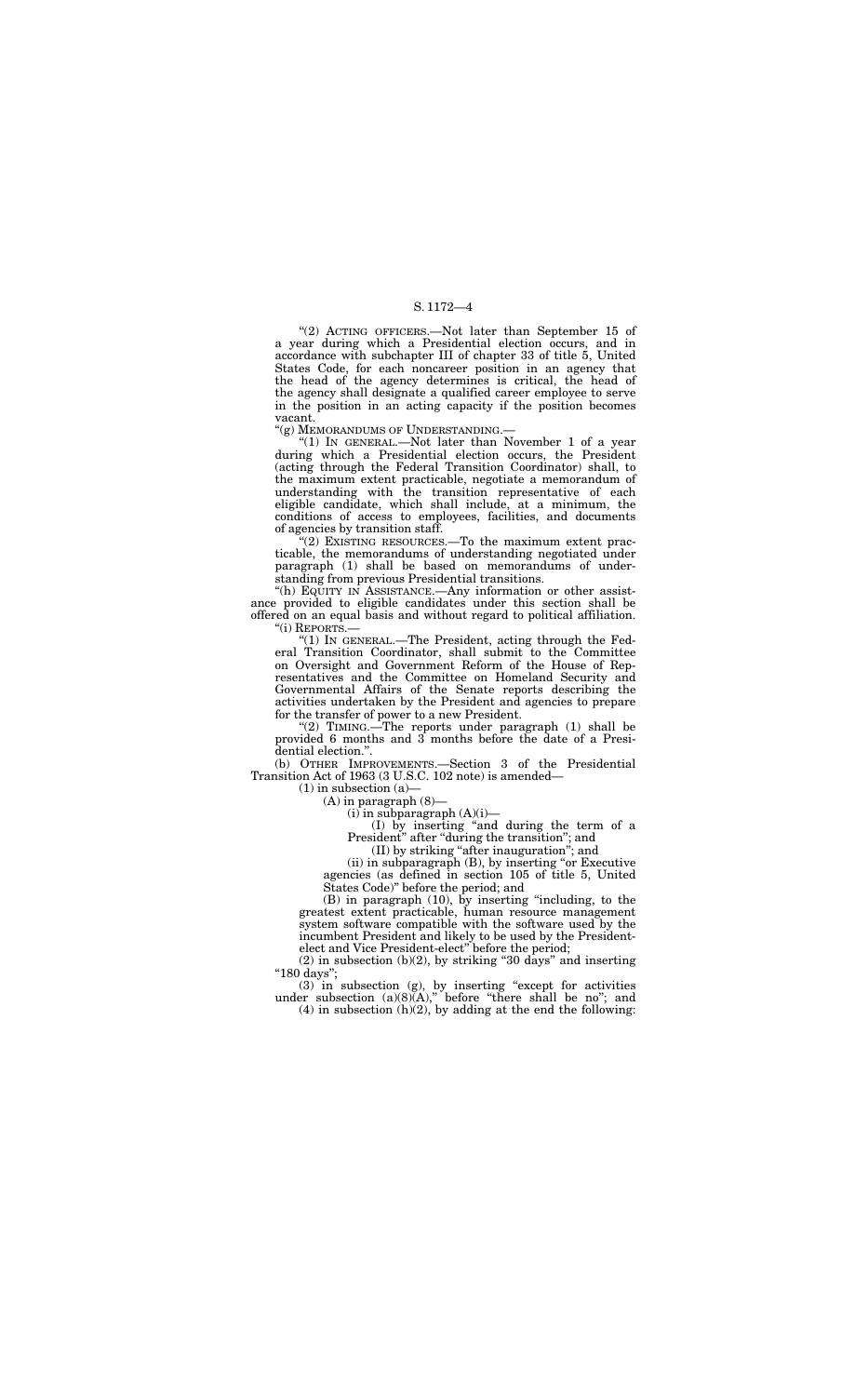''(D) An eligible candidate shall have a right to the services and facilities described in this paragraph until the date on which the Administrator is able to determine the apparent successful candidates for the office of President and Vice President.''.

(1) Section 3 of the Pre-Election Presidential Transition Act of 2010 (3 U.S.C. 102 note) is repealed.

> (ii) in subsection (b), in the matter preceding paragraph  $(1)$ , by striking "section 3 of this  $Act^{\prime\prime}$  and inserting "this section"; and

 $(iii)$  in subsection  $(h)(3)(B)(iii)$ , by striking "section

each place it appears and inserting "section 6"; (B) in section 6, as redesignated by subsection (a) of this section, by striking "section  $6(a)(1)$ " each place it appears and inserting "section  $7(a)(1)$ "; and

 $(C)$  in section  $7(a)(2)$ , as redesignated by subsection (a) of this section, by striking "section 4" and inserting 'section 5".

(2) The Presidential Transition Act of 1963 (3 U.S.C. 102 note) is amended—

(A) in section 3—

(i) in subsection  $(a)(4)(B)$ , by striking "section 6" and inserting "section 7";

(3) Section 8331(1)(K) of title 5, United States Code, is amended by striking "section 4" and inserting "section 5".

 $(4)$  Section 8701 $(a)(10)$  of title 5, United States Code, is amended by striking ''section 4'' and inserting ''section 5''.

(5) Section 8901(1)(I) of title 5, United States Code, is amended by striking "section 4" and inserting "section 5".

''(3) When the President considers it practicable and in the public interest, the President shall include in the President's budget transmitted to Congress, for each fiscal year in which the term of office of the President will expire, such funds as may be necessary for carrying out the authorities of this subsection.'

(3) the term "former political appointee" means an individual who—

#### **SEC. 3. NATIONAL ARCHIVES PRESIDENTIAL TRANSITION.**

Section 2203(g) of title 44, United States Code, is amended— (1) by redesignating paragraph (3) as paragraph (4); and

(2) by inserting after paragraph (2) the following:

#### **SEC. 4. REPORTS ON POLITICAL APPOINTEES APPOINTED TO NON-POLITICAL PERMANENT POSITIONS.**

(a) DEFINITIONS.—In this section—

(1) the term ''agency'' has the meaning given the term "Executive agency" in section 105 of title 5, United States Code;

(2) the term ''covered civil service position'' means a position in the civil service (as defined in section 2101 of title 5, United States Code) that is not—

(A) a temporary position; or

(B) a political position;

(A) is not serving in an appointment to a political position; and

(B) served as a political appointee during the 5-year period ending on the date of the request for an appointment to a covered civil service position in any agency;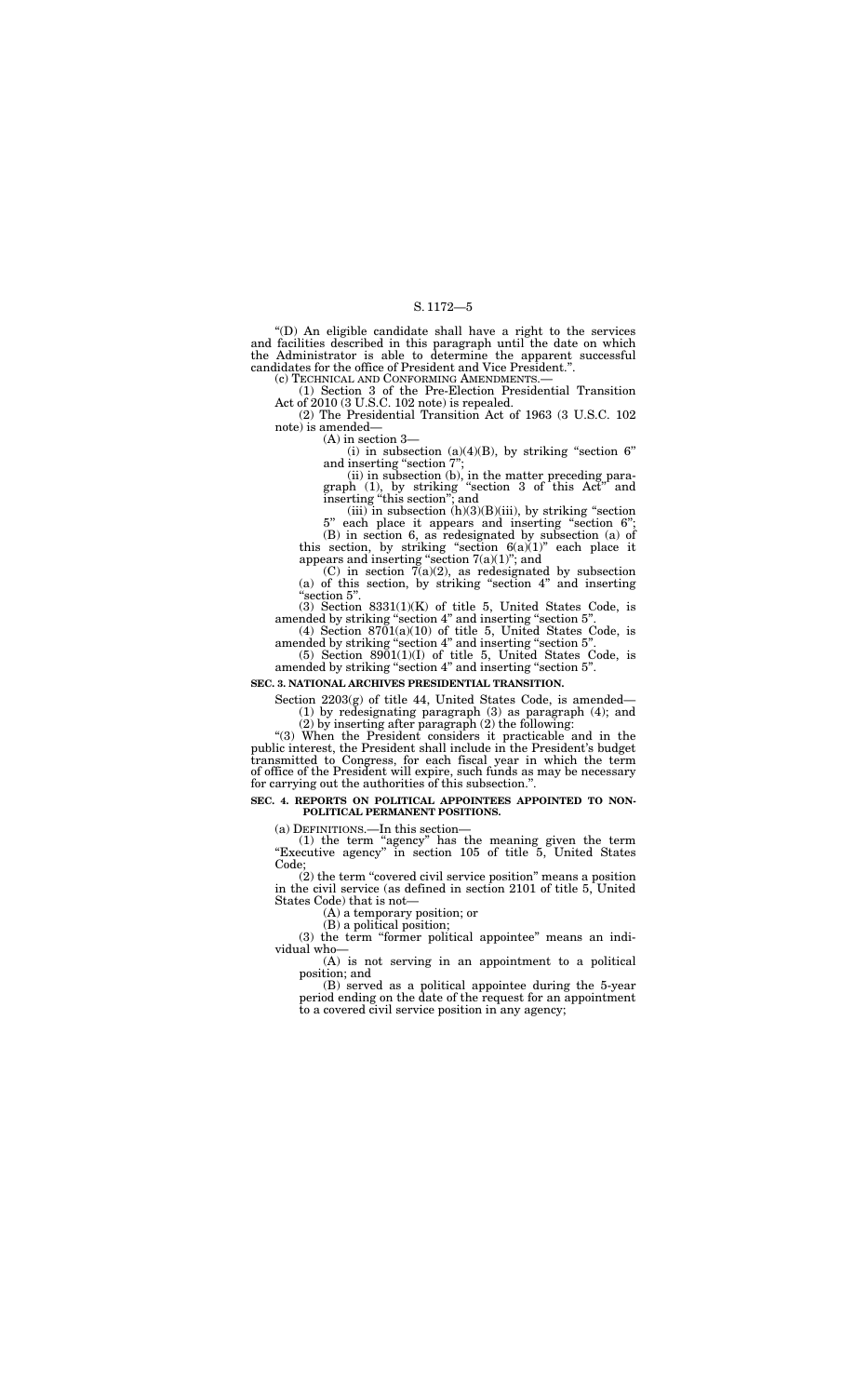(4) the term ''political appointee'' means an individual serving in an appointment to a political position; and

 $(5)$  the term "political position" means-

(A) a position described under sections 5312 through 5316 of title 5, United States Code (relating to the Executive Schedule);

(B) a noncareer appointment in the Senior Executive Service, as defined under paragraph (7) of section 3132(a) of title 5, United States Code; or

(b) REPORTING ON CURRENT OR RECENT POLITICAL APPOINTEES APPOINTED TO COVERED CIVIL SERVICE POSITIONS.— APPOINTED TO COVERED CIVIL SERVICE POSITIONS.— (1) ANNUAL REPORT.—Except as provided in paragraph (2),

(C) a position in the executive branch of the Government of a confidential or policy-determining character under schedule C of subpart C of part 213 of title 5, Code of Federal Regulations.

the Director of the Office of Personnel Management shall submit to the Committee on Homeland Security and Governmental Affairs of the Senate and the Committee on Oversight and Government Reform of the House of Representatives an annual report regarding requests by agencies to appoint political appointees or former political appointees to covered civil service positions. Each report shall cover one calendar year and shall—

 $(\overline{B})$  for each request by an agency that a former political appointee be appointed to a covered civil service position during the period covered by the report, provide—

(A) for each request by an agency that a political appointee be appointed to a covered civil service position during the period covered by the report, provide—

(i) the date on which the request was received by the Office of Personnel Management;

(ii) subject to subsection (c), the name of the individual and the political position held by the individual, including title, office, and agency;

(iii) the date on which the individual was first appointed to a political position in the agency in which the individual is serving as a political appointee;

(iv) the grade and rate of basic pay for the individual as a political appointee;

(v) the proposed covered civil service position, including title, office, and agency, and the proposed grade and rate of basic pay for the individual;

(vi) whether the Office of Personnel Management approved or denied the request; and

(vii) the date on which the individual was appointed to a covered civil service position, if applicable; and

(i) the date on which the request was received by the Office of Personnel Management;

(ii) subject to subsection (c), the name of the individual and the political position held by the individual, including title, office, and agency;

(iii) the date on which the individual was first appointed to any political position;

(iv) the grade and rate of basic pay for the individual as a political appointee;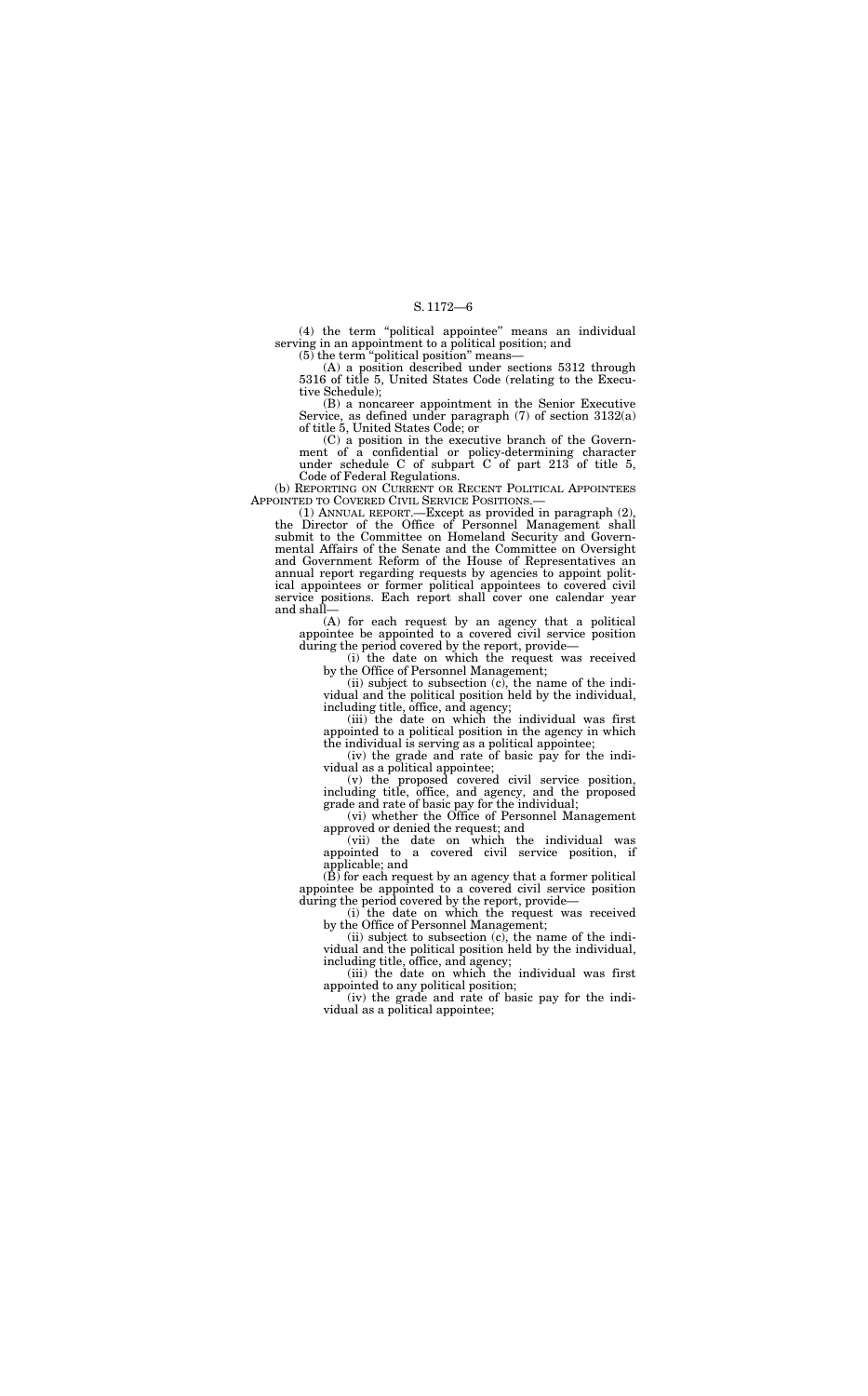(v) the date on which the individual ceased to serve in a political position;

(vi) the proposed covered civil service position, including title, office, and agency, and the proposed grade and rate of basic pay for the individual;

(vii) whether the Office of Personnel Management approved or denied the request; and

(viii) the date on which the individual was first appointed to a covered civil service position, if applicable.

(2) QUARTERLY REPORT IN CERTAIN YEARS.—In the last year of the term of a President, or, if applicable, the last year of the second consecutive term of a President, the report required under paragraph (1) shall be submitted quarterly and shall cover each quarter of the year, except that the last quarterly report shall also cover January 1 through 20 of the following year.

(3) The term ''significant regulatory action'' means any regulatory action that is likely to result in a rule that may—(A) have an annual effect on the economy of

(c) NAMES AND TITLES OF CERTAIN APPOINTEES.—If determined appropriate by the Director of the Office of Personnel Management, a report submitted under subsection (b) may exclude the name or title of a political appointee or former political appointee—

 $(1)$  who-

 $$100,000,000$  or more or adversely affect in a material way the economy, a sector of the economy, productivity, competition, jobs, the environment, public health or safety, or State, local, or tribal governments or communities;

(A) was requested to be appointed to a covered civil service position; and

(B) was not appointed to a covered civil service position; or

(2) relating to whom a request to be appointed to a covered civil service position is pending at the end of the period covered by that report.

(4) The term "Executive department" has the meaning given that term under section 101 of title 5, United States Code.

#### **SEC. 5. REPORT ON REGULATIONS PROMULGATED NEAR THE END OF PRESIDENTIAL TERMS.**

(a) DEFINITIONS.—In this section:

(1) The term ''covered presidential transition period'' means each of the following:

> (A) The 120-day period ending on January 20, 2001. (B) The 120-day period ending on January 20, 2009.

> (C) The 120-day period ending on January 20, 2017.

(2) The term ''covered regulation'' means a final significant regulatory action promulgated by an Executive department.

(B) create a serious inconsistency or otherwise interfere with an action taken or planned by another agency;

(C) materially alter the budgetary impact of entitlements, grants, user fees, or loan programs or the rights and obligations of recipients thereof; or

(D) raise novel legal or policy issues.

(b) REPORT.—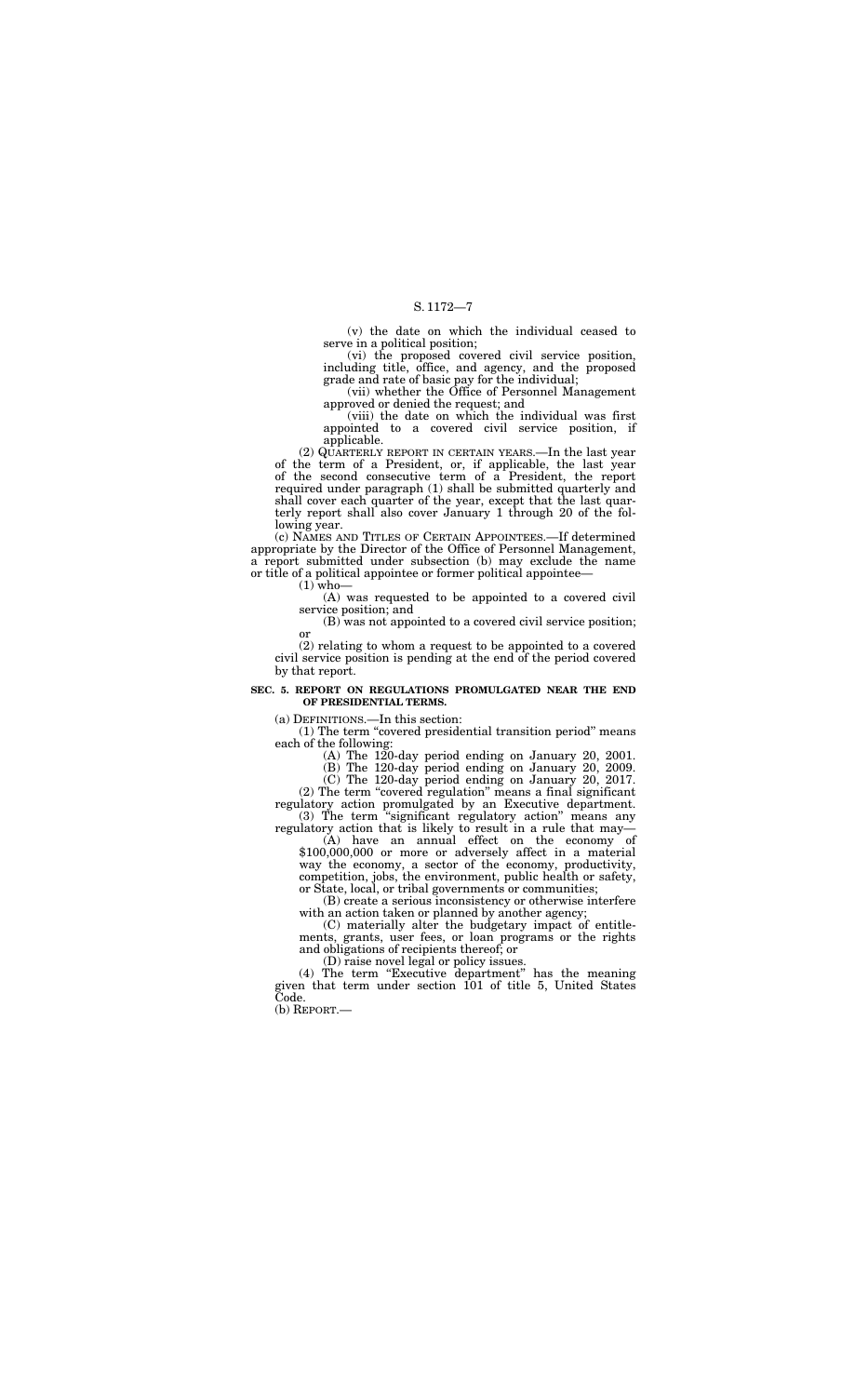(1) IN GENERAL.—The Comptroller General of the United States shall submit to the Committee on Homeland Security and Governmental Affairs of the Senate and the Committee on Oversight and Government Reform of the House of Representatives a report regarding covered regulations promulgated during each covered presidential transition period.

(2) CONTENTS OF REPORT.—The report required under paragraph (1) shall, to the extent feasible, for each covered presidential transition period—

(A) compare the number, scope, and impact of, and type of rulemaking procedure used for, covered regulations promulgated during the covered presidential transition period to the number, scope, and impact of, and type of rulemaking procedure used for, covered regulations promulgated during the 120-day periods ending on January 20 of each year after 1996, other than 2001, 2009, and 2017;

(i) chapter 8 of title 5, United States Code (commonly known as the "Congressional Review Act");

(ii) the Small Business Regulatory Enforcement Fairness Act of 1996 (5 U.S.C. 601 note);

(B) determine the statistical significance of any differences identified under subparagraph (A) and whether and to what extent such differences indicate any patterns;

(C) evaluate the size, scope, and effect of the covered regulations promulgated during the covered presidential transition period; and

(D) assess the extent to which the regularly required processes for the promulgation of covered regulations were followed during the covered presidential transition period, including compliance with the requirements under—

(iii) sections 202, 203, 204, and 205 of the Unfunded Mandates Reform Act of 1995 (2 U.S.C. 1532–1535);

(iv) chapter 6 of title 5, United States Code (commonly known as the "Regulatory Flexibility Act"); and (v) chapter 35 of title 44, United States Code (com-

monly known as the "Paperwork Reduction Act").

#### **SEC. 6. ANALYSIS OF THREATS AND VULNERABILITIES.**

(a) IN GENERAL.—Not later than February 15, 2016, the Secretary of Homeland Security shall submit to the Committee on Homeland Security and Governmental Affairs of the Senate and the Committees on Oversight and Government Reform and Homeland Security of the House of Representatives a report analyzing the threats and vulnerabilities facing the United States during a presidential transition, which—

(1) shall identify and discuss vulnerabilities related to border security and threats related to terrorism, including from weapons of mass destruction;

(2) shall identify steps being taken to address the threats and vulnerabilities during a presidential transition; and

(3) may include recommendations for actions by components and agencies within the Department of Homeland Security.